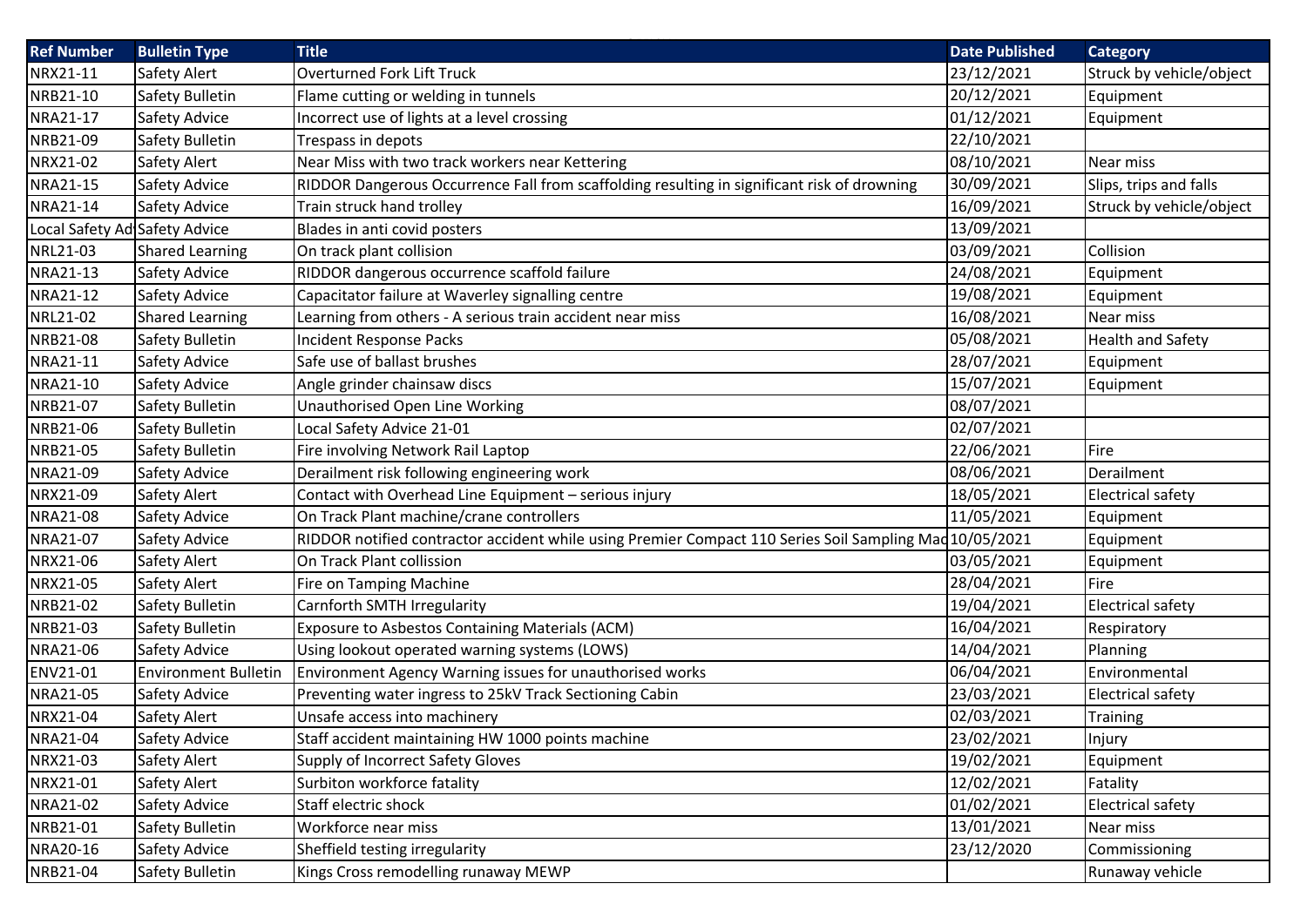| NRX21-10         | Safety Alert                | <b>OFFICIAL</b><br>Passenger train strikes outrigger                                   |            | Train striking object      |
|------------------|-----------------------------|----------------------------------------------------------------------------------------|------------|----------------------------|
| NRA21-16         | Safety Advice               | Trolley strike at Challow                                                              |            | Train striking object      |
| NRA20-14         | Safety Advice               | Safety of people working on or near lines with OLE and conductor rail                  | 14/12/2020 | Electrical safety          |
| NRA20-13         | Safety Advice               | Fatality in welding machine                                                            | 09/12/2020 | Fatality                   |
| NRA20-12         | Safety Advice               | Serious injury                                                                         | 28/10/2020 | Injury                     |
| <b>NRH20-04</b>  | <b>Health Bulletin</b>      | Rail Wellbeing Live                                                                    | 19/10/2020 | <b>Heath and Wellbeing</b> |
| NRB20-10         | Safety Bulletin             | Failure of a tree with symptoms of Ash die back disease                                | 29/09/2020 | Vegetation                 |
| <b>NREB20-07</b> | <b>Environment Bulletin</b> | Morlais Junction derailment and fire                                                   | 17/09/2020 | Environmental              |
| NRA20-11         | Safety Advice               | Restricted access to 25KV ABB FSKII SMOS sites                                         | 15/09/2020 | <b>Electrical safety</b>   |
| NRB20-09         | Safety Bulletin             | Social Media                                                                           | 27/08/2020 | Behaviour & Culture        |
| NRA20-10         | Safety Advice               | Withdrawal of the HVD03/2D live line indicator from use by Network Rail staff          | 14/08/2020 | Equipment                  |
| NRA20-09         | Safety Advice               | Cotec C31 Live line indicator                                                          | 04/08/2020 | Equipment                  |
| <b>NRB20-08</b>  | Safety Bulletin             | Vegetation management near OLE                                                         | 23/07/2020 | <b>Electrical safety</b>   |
| NRB20-07         | Safety Bulletin             | Work in Buildings that may have Asbestos Containing Materials                          | 21/07/2020 | <b>Health and Safety</b>   |
| NRX20-06         | Safety Alert                | Slade Green electrical incident                                                        | 13/07/2020 | <b>Electrical safety</b>   |
| NRL20-07         | <b>Shared Learning</b>      | Slochd possession irregularity                                                         | 03/07/2020 | Uncontrolled movement      |
| NRX20-05         | Safety Alert                | Leighton Buzzard near miss                                                             | 29/06/2020 | Near miss                  |
| NRA20-07         | Safety Advice               | Speeding                                                                               | 17/06/2020 | Speeding                   |
| NRL20-06         | <b>Shared Learning</b>      | On track plant derailment and Worcester                                                | 08/06/2020 | Derailment                 |
| NRA20-06         | Safety Advice               | Wooden telegraph poles on railway infrastructure                                       | 04/06/2020 | Train striking object      |
| NRL20-05         | <b>Shared Learning</b>      | COSS trapped between two working RRVs                                                  | 20/05/2020 | Injury                     |
| NRA20-04         | Safety Advice               | Maintaining safety focus during the COVID-19 pandemic                                  | 13/05/2020 | <b>Health and Safety</b>   |
| NRA20-05         | Safety Advice               | Live line indicator                                                                    | 13/05/2020 | <b>Electrical safety</b>   |
| NRL20-04         | <b>Shared Learning</b>      | Fall from height                                                                       | 01/05/2020 | Injury                     |
| NRB20-06         | Safety Bulletin             | Overhead line equipment in station struck by a mobile elevated scissor lift            | 30/04/2020 | Lifting Operations         |
| NRB20-05         | Safety Bulletin             | Safe train movements in possessions                                                    | 22/04/2020 | Planning                   |
| NRA20-03         | Safety Advice               | Covid-19 - Social Distancing                                                           | 16/04/2020 | <b>Health and Safety</b>   |
| NRX20-03         | Safety Alert                | Track worker fatality                                                                  | 09/04/2020 | Fatality                   |
| NRA20-02         | Safety Advice               | Safe isolations                                                                        | 20/03/2020 | <b>Electrical safety</b>   |
| NRX20-02         | Safety Alert                | Track worker trapped between two RRVs                                                  | 06/03/2020 | Near miss                  |
| NRB20-04         | Safety Bulletin             | Near miss involving track workers                                                      | 03/03/2020 | Near miss                  |
| NRX20-01         | Safety Alert                | <b>Foxton Near Miss</b>                                                                | 20/02/2020 | Near miss                  |
| NRH20-03         | <b>Health Bulletin</b>      | Managing welding fumes risk                                                            | 18/02/2020 | <b>Heath and Wellbeing</b> |
| NRL20-02         | <b>Shared Learning</b>      | Collapsed excavation - serious injury                                                  | 12/02/2020 | Injury                     |
| NRL20-01         | <b>Shared Learning</b>      | Hackney Wick Double Fatality                                                           | 08/02/2020 | Fatality                   |
| NRB20-03         | Safety Bulletin             | Planning & authorising the movement of Engineering Trains, OTMs and OTP in Possessions | 04/02/2020 | Uncontrolled movement      |
| NRB20-02         | Safety Bulletin             | <b>MEWP Collision</b>                                                                  | 03/02/2020 | Collision                  |
| NRB20-01         | Safety Bulletin             | Prohibition Notice - Work In And Between Dover Priory And Charlton Tunnels Using TOWS  | 30/01/2020 | Line Blockage              |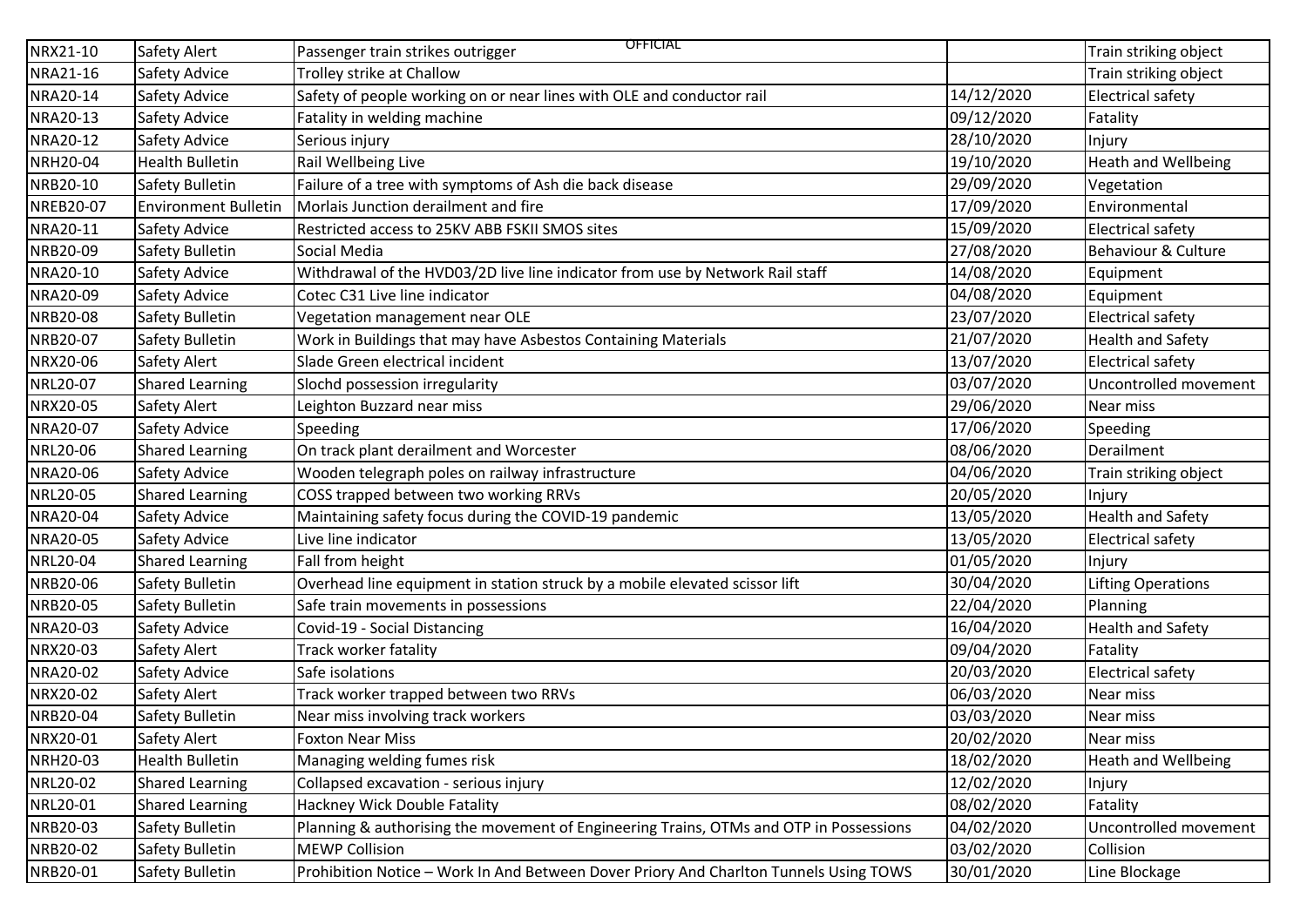| NRA20-01 | Safety Advice          | <b>OFFICIAL</b><br>Arc Flash PPE - Updated Requirements                       | 24/01/2020 | <b>Electrical safety</b>     |
|----------|------------------------|-------------------------------------------------------------------------------|------------|------------------------------|
| NRB19-22 | Safety Bulletin        | Contact with Overhead Line Equipment (OLE) - serious injury                   | 27/12/2019 | Injury                       |
| NRB19-21 | Safety Bulletin        | Serious staff accident                                                        | 23/12/2019 | Injury                       |
| NRB19-19 | Safety Bulletin        | On-Track Machine Runaway and collision within a worksite                      | 10/12/2019 | Collision                    |
| NRB19-20 | Safety Bulletin        | Serious head injury sustained                                                 | 09/12/2019 | Injury                       |
| NRA19-13 | Safety Advice          | Removing excess signage from gates                                            | 25/10/2019 | <b>Access &amp; Security</b> |
| NRL19-14 | <b>Shared Learning</b> | <b>Gatwick Near miss</b>                                                      | 21/10/2019 | Near miss                    |
| NRB19-14 | Safety Bulletin        | Injury to member of the public at Twyford Station                             | 02/10/2019 | Injury                       |
| NRB19-16 | Safety Bulletin        | Injury from trench                                                            | 02/10/2019 | Injury                       |
| NRB19-15 | Safety Bulletin        | Unsecure access points                                                        | 30/09/2019 | <b>Access &amp; Security</b> |
| NRB19-13 | Safety Bulletin        | <b>OTP</b>                                                                    | 20/09/2019 | Runaway vehicle              |
| NRB19-12 | Safety Bulletin        | Continuing near misses with track workers                                     | 12/09/2019 | Near miss                    |
| NRA19-11 | Safety Advice          | <b>STOP USE NOTICE</b>                                                        | 10/09/2019 | Non compliance               |
| NRA19-10 | Safety Advice          | OTP Travelling Speed and uni directional OTP assets                           | 28/08/2019 | Driving                      |
| NRL19-11 | <b>Shared Learning</b> | RIDDOR - Fall from height                                                     | 06/08/2019 | Injury                       |
| NRA19-09 | Safety Advice          | Use of brush cutters fitted with a 'Metal star blade' for de-vegetation works | 02/08/2019 | <b>Equipment failure</b>     |
| NRA19-08 | Safety Advice          | Systems of work requiring touch lookouts                                      | 11/07/2019 | Behaviour & Culture          |
| NRX19-06 | Safety Alert           | Work force fatalities                                                         | 04/07/2019 | Fatality                     |
| NRB19-08 | Safety Bulletin        | Train makes contact with site material                                        | 29/06/2019 | Train striking object        |
| NRL19-10 | <b>Shared Learning</b> | On track plant contact with overhead line equipment                           | 13/06/2019 | <b>Electrical safety</b>     |
| NRX19-04 | Safety Alert           | Level crossing re-instatement                                                 | 07/06/2019 | Installation                 |
| NRL19-09 | <b>Shared Learning</b> | Barnards Lock Environmental Incident                                          | 05/06/2019 | Vegetation                   |
| NRB19-06 | Safety Bulletin        | Dumper overturn incident                                                      | 14/05/2019 | Driving                      |
| NRA19-07 | Safety Alert           | Working safely near automatic level crossings                                 | 12/05/2019 | Near miss                    |
| NRX19-03 | Safety Alert           | Deliberate safety and security incident                                       | 09/05/2019 | Train striking object        |
| NRX19-04 | Safety Alert           | Work affecting level crossing                                                 | 07/05/2019 | Commissioning                |
| NRX19-02 | Safety Alert           | Railway security and safety                                                   | 11/04/2019 | <b>Access &amp; Security</b> |
| NRL19-06 | <b>Shared Learning</b> | Sundon near miss - post incident                                              | 08/04/2019 | Near miss                    |
| NRL19-03 | <b>Shared Learning</b> | Lifesaving Rules - Test before touch                                          | 29/03/2019 |                              |
| NRA19-05 | Safety Advice          | Action following the Godinton                                                 | 29/03/2019 | Electrical safety            |
| NRL19-05 | <b>Shared Learning</b> | Managing the risk from welding fumes                                          | 14/03/2019 | Respiratory                  |
| NRL19-05 | <b>Shared Learning</b> | Managing the risk from welding fumes                                          | 14/03/2019 | Respiratory                  |
| NRA19-04 | Safety Advice          | Rotamag Rail Lifter                                                           | 08/03/2019 | <b>Lifting Operations</b>    |
| NRL19-04 | <b>Shared Learning</b> | RIDDOR Dangerous Occurrence - Signalling Wrong Side Failure                   | 01/03/2019 | Signalling                   |
| NRB19-03 | Safety Bulletin        | Person struck by falling over head wire                                       | 20/02/2019 | Electrical safety            |
| NRL19-02 | <b>Shared Learning</b> | OTP Exclusion Zone lighting systems                                           | 12/02/2019 | <b>Exclusion Zones</b>       |
| NRL19-01 | <b>Shared Learning</b> | Burn Injury - Use of hedge trimmer                                            | 06/02/2019 | <b>Training</b>              |
| NRB19-02 | Safety Bulletin        | Near miss with track workers - Croxdale Viaduct                               | 06/02/2019 | Near miss                    |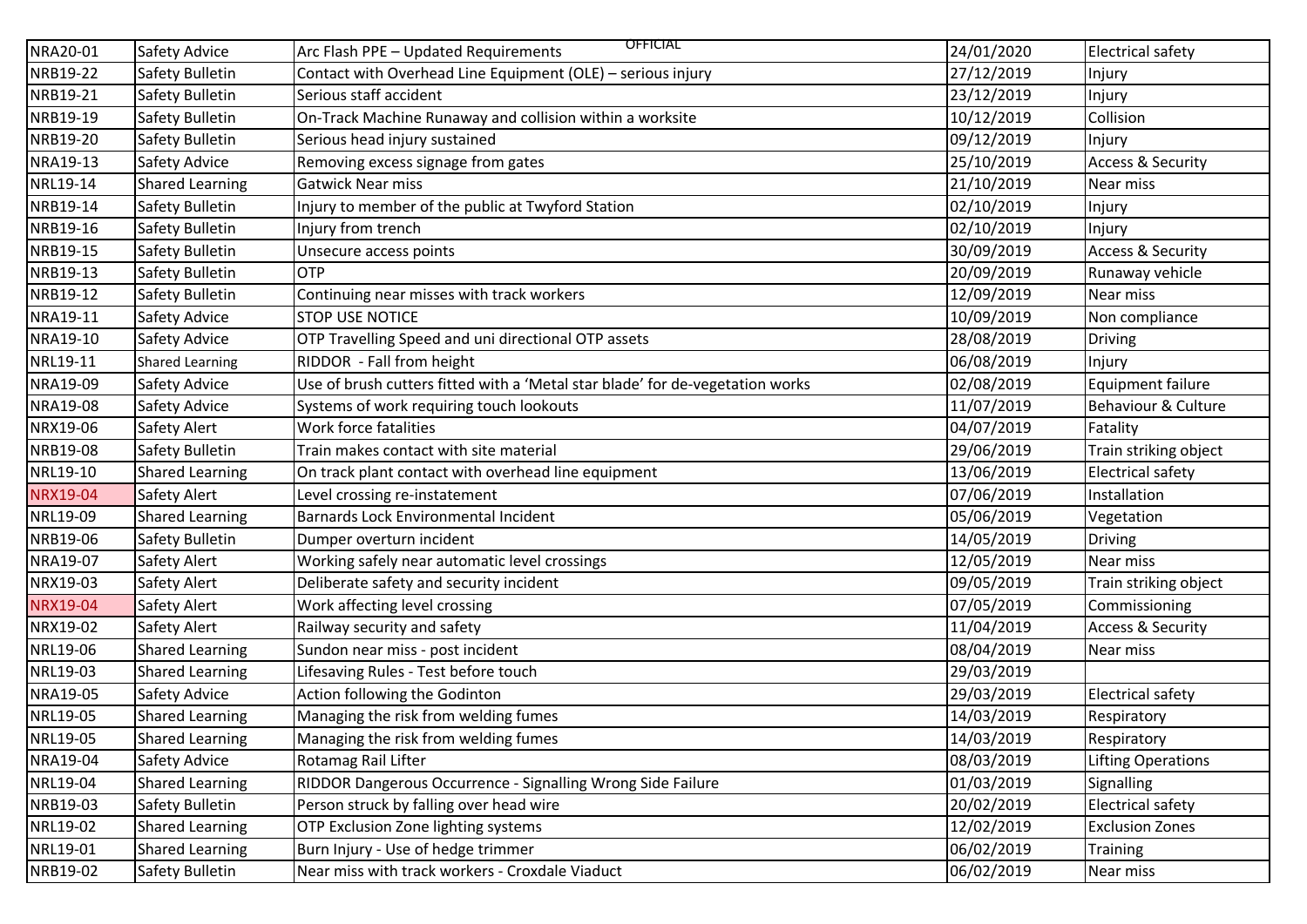| NRA19-02        | Safety Advice                 | Long Portable earths for 25kV OLE Isolations                                 | 04/02/2019 | Electrical safety              |
|-----------------|-------------------------------|------------------------------------------------------------------------------|------------|--------------------------------|
| NRA19-01        | Safety Advice                 | Mini digger and use of digital Comms                                         | 01/02/2019 | <b>Driving</b>                 |
| NRB19-01        | Safety Bulletin               | Godinton 20/21 Issue 2                                                       | 24/01/2019 | <b>Electrical safety</b>       |
| NRX19-01        | Safety Alert                  | Cable Drum Trailer                                                           | 17/01/2019 | Lifting Operations             |
| NRB 20/21       | Safety Bulletin               | Electrical burn injury                                                       | 24/12/2018 | <b>Electrical safety</b>       |
| NRL18-05        | <b>Shared Learning</b>        | Life Saving Rule Breach                                                      | 21/12/2018 | Design                         |
| NRB18-20        | Safety Bulletin               | Lineside materials - vandalism                                               | 21/12/2018 | Behaviour & Culture            |
| 18/20           | Safety Bulletin               | Lineside materials - vandalism                                               | 21/12/2018 | Behaviour & Culture            |
|                 | SCL NRL 18/05 Shared Learning | Breach of Lifesaving Rule                                                    | 21/12/2018 | Behaviour & Culture            |
| NRB18-19        | Safety Bulletin               | Wacker Neuson DW60 cabbed dumper collision                                   | 10/12/2018 | Collision                      |
| 18/19           | <b>Bulletin</b>               | Wacker Neuson DW60 cabbed dumper collision                                   | 10/12/2018 | Collision                      |
| NRB18-18        | Safety Bulletin               | 11kV Depot Cable Strike                                                      | 05/12/2018 | <b>Burns</b>                   |
| 18/18           | <b>Bulletin</b>               | 11kV Depot Cable Strike                                                      | 05/12/2018 | <b>Electrical safety</b>       |
| 18/17           | Safety Bulletin               | Injury from manually handling a Track Gel Applicator cabinet                 | 03/12/2018 | Injury                         |
| NRB18-17        | Safety Bulletin               | RRV passing onto Level Crossing                                              | 29/11/2018 | Behaviour & Culture            |
| NRB18-16        | Safety Bulletin               | Workforce fatality                                                           | 09/11/2018 | Fatality                       |
| NRA18-17        | Safety Advice                 | Pre use checks and loading of hand trolleys                                  | 05/11/2018 | Inspection                     |
| NRB18-15        | Safety Bulletin               | On Track Plant overturned during tandem lift                                 | 01/11/2018 | Driving                        |
| NRL18-04        | <b>Shared Learning</b>        | Creating access from existing highways                                       | 25/10/2018 | Installation                   |
| NRA18-16        | Safety Advice                 | Long portable earths for 25kV OLE isolations                                 | 25/09/2018 | Fatality                       |
| <b>NRA18-01</b> | Safety Alert                  | Serious staff injury following collision in worksite                         | 21/09/2018 | Collision                      |
| NRL18-03        | <b>Shared Learning</b>        | Contact with temporary works in a tunnel                                     | 06/09/2018 | Collision                      |
| NRB18-14        | Safety Bulletin               | Potentially hazardous signal gantry access ladder                            | 05/09/2018 | <b>Operational Close Calls</b> |
| NRA18-15        | Safety Advice                 | Tandem lifting software error                                                | 31/08/2018 | Planning                       |
| NRB18-13        | Safety Bulletin               | Securing materials for the passage of trains                                 | 30/08/2018 | Behaviour & Culture            |
| NRB18-12        | Safety Bulletin               | Possession irregularity work involving engineering moves and level crossings | 07/08/2018 | Commissioning                  |
| NRB18-11        | Safety Bulletin               | Unauthorised staff providing advice to level crossing users                  | 06/08/2018 | Behaviour & Culture            |
| NRA18-14        | Safety Advice                 | Correct use of HVD03_2D live line indicator                                  | 24/07/2018 | Equipment                      |
| NRA18-13        | Safety Advice                 | Prohibition of rail connected speed boards in 3rd and 4th rail areas         | 20/07/2018 | <b>Burns</b>                   |
| NRA18-12        | Safety Advice                 | Lifesaving Rules - Test before touch on 25kV OLE                             | 19/07/2018 | Commissioning                  |
| NRA18-11        | Safety Advice                 | Vegetation encroachment on overhead line equipment                           | 10/07/2018 | Vegetation                     |
| NRA18-10        | <b>Safety Advice</b>          | Manual handling of steel sleepers                                            | 09/07/2018 | <b>Manual Handling</b>         |
| NRA18-09        | Safety Advice                 | Rail Road vehicle runaway                                                    | 22/06/2018 | Runaway vehicle                |
| NRB18-10        | Safety Bulletin               | Fatal Accident fall from height                                              | 08/06/2018 | Fatality                       |
| NRA18-08        | Safety Advice                 | Vegetation management during the bird nesting period                         | 04/06/2018 | Vegetation                     |
| NRA18-07        | Safety Advice                 | Use of bitumen boiler for sealing longitudinal timbers                       | 01/06/2018 | Injury                         |
| NRA18-05        | Safety Advice                 | Safety critical failures of link trolley brakes                              | 23/05/2018 | Equipment                      |
| NRA18-06        | Safety Advice                 | Safe use of manually propelled rail handlers (Iron men)                      | 23/05/2018 | Lifting Operations             |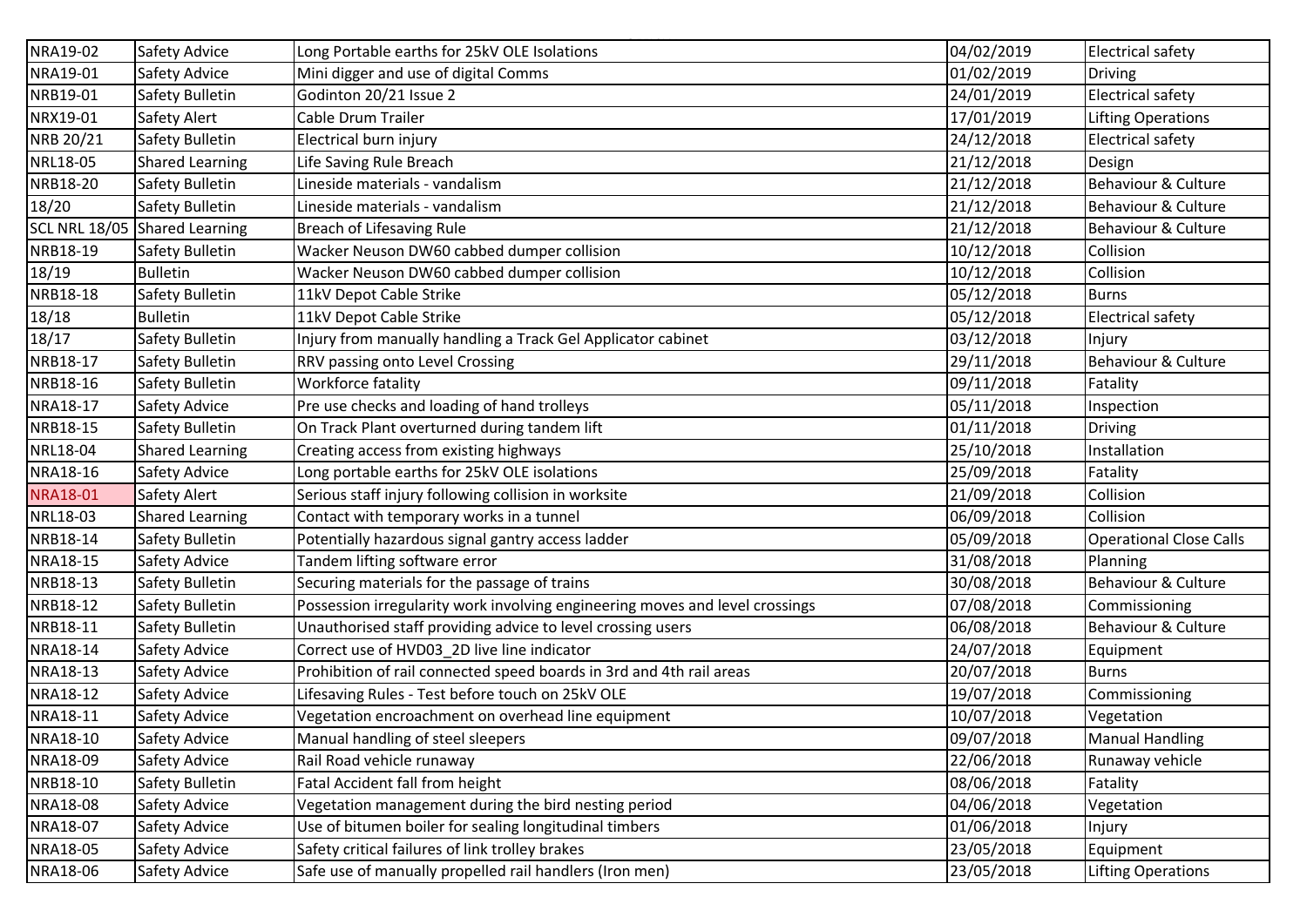| NRB18-09        | Safety Bulletin        | Operational close call line blockage error                                   | 15/05/2018 | Uncontrolled movement          |
|-----------------|------------------------|------------------------------------------------------------------------------|------------|--------------------------------|
| NRL18-02        | <b>Shared Learning</b> | Timber sleeper left on track following handback                              | 27/04/2018 | Train striking object          |
| NRB18-08        | Safety Bulletin        | Near miss with staff near Primrose Hill tunnel portal                        | 26/04/2018 | Near miss                      |
| NRB18-07        | Safety Bulletin        | Manual handling injury leads to ORR improvement notice                       | 20/04/2018 | <b>Manual Handling</b>         |
| NRL18-01        | <b>Shared Learning</b> | Serious injury following contact with moving machinery                       | 17/04/2018 | Trapped                        |
| NRA18-04        | Safety Advice          | Dialling emergency and non emergency numbers at work                         | 09/04/2018 | Behaviour & Culture            |
| NRB18-06        | Safety Bulletin        | Collision with a car at Routs level crossing                                 | 06/04/2018 | Collision                      |
| NRB18-05        | Safety Bulletin        | Train striking rail at Cradlehall on the Highland Mainline                   | 21/03/2018 | Train striking object          |
| NRA18-03        | Safety Advice          | Failure of swivel hook                                                       | 12/03/2018 | Equipment                      |
| NRB18-04        | Safety Bulletin        | Overturned Road Rail Vehicle (RRV)                                           | 27/02/2018 | <b>Driving</b>                 |
| NRA18-02        | Safety Advice          | Failure of main hoist rope on mobile crane                                   | 19/01/2018 | <b>Lifting Operations</b>      |
| NRA18-01        | Safety Advice          | Overheating on Bussmann Cam master fuse holders used to replace              | 16/01/2018 | Equipment                      |
| NRA16-10        | Safety Advice          | Use of brush cutters fitted with metal blade for de-vegetation works         | 08/01/2018 | Equipment                      |
| NRA16-10        | Safety Advice          | Update: Use of brush cutters fitted with metal blade for de-vegetation works | 08/01/2018 | Equipment                      |
| NRB18-01        | Safety Bulletin        | MPV stuck branch resulting in brake failure and train runaway                | 04/01/2018 | Runaway vehicle                |
| NRA17-13        | Safety Advice          | Non compliant insulated tools                                                | 29/11/2017 | Non compliance                 |
| NRA17-12        | Safety Advice          | Permaquip towing trolley tow pin security                                    | 24/11/2017 |                                |
| NRA17-11        | Safety Advice          | Collision between a train and a road vehicle at Frognal Farm UWCT            | 22/11/2017 | Collision                      |
| NRL17-04        | <b>Shared Learning</b> | Kubota placed on line open to traffic                                        | 03/11/2017 | Commissioning                  |
| NRB17-23        | Safety Bulletin        | Near miss with staff involving Lookout Operated Warning System (LOWS)        | 02/11/2017 | Near miss                      |
| NRA17-10        | <b>Safety Advice</b>   | Failure of Tensorex C+ upper fitting bracket in OLE                          | 20/10/2017 | Equipment                      |
| NRA17-09        | Safety Advice          | Arc flash PPE                                                                | 05/10/2017 | Electrical safety              |
| NRB17-22        | Safety Bulletin        | Contact with moving machinery                                                | 04/10/2017 | Injury                         |
| NRA17-08        | Safety Advice          | Failures of Seaward 750V DC live line testers                                | 22/09/2017 | Equipment                      |
| NRB17-21        | Safety Bulletin        | Dangerous incident involving a lorry mounted crane                           | 22/09/2017 | Uncontrolled movement          |
| NRL17-03        | <b>Shared Learning</b> | MEWP basket failure - RIDDOR dangerous occurence                             | 08/09/2017 | Equipment                      |
| NRB17-20        | Safety Bulletin        | Manual handling incident with an MC3 Frog grinder                            | 07/09/2017 | <b>Manual Handling</b>         |
| NRB17-19        | Safety Bulletin        | Electric shock to member of staff                                            | 06/09/2017 | <b>Electrical safety</b>       |
| NRA17-07        | Safety Advice          | Collisions within possessions                                                | 01/09/2017 | Collision                      |
| NRA17-06        | Safety Advice          | Close call involving conductor rail short circuit                            | 25/08/2017 | <b>Operational Close Calls</b> |
| NRB17-18        | Safety Bulletin        | Advanced lookout struck by train                                             | 24/08/2017 | Struck by train                |
| NRB17-17        | Safety Bulletin        | Near miss with track worker                                                  | 17/08/2017 | Near miss                      |
| NRA17-05        | Safety Advice          | Update: Safe working arrangements for pantograph access                      | 07/08/2017 | <b>Access &amp; Security</b>   |
| NRB17-16        | Safety Bulletin        | Trolley operator receives broken arm                                         | 07/08/2017 | Injury                         |
| NRB17-15        | Safety Bulletin        | Runaway trolley                                                              | 04/08/2017 | Runaway vehicle                |
| NRB17-14        | Safety Bulletin        | Paddington station evacuation fire alarm set off by UPS batteries            | 21/07/2017 |                                |
| <b>NRA17-03</b> | Safety Advice          | Update: Slippage of OLE catenary wire in of Bonomi forked collar             | 20/07/2017 | <b>Electrical safety</b>       |
| NRB17-13        | Safety Bulletin        | Serious physical assault                                                     | 28/06/2017 | Behaviour & Culture            |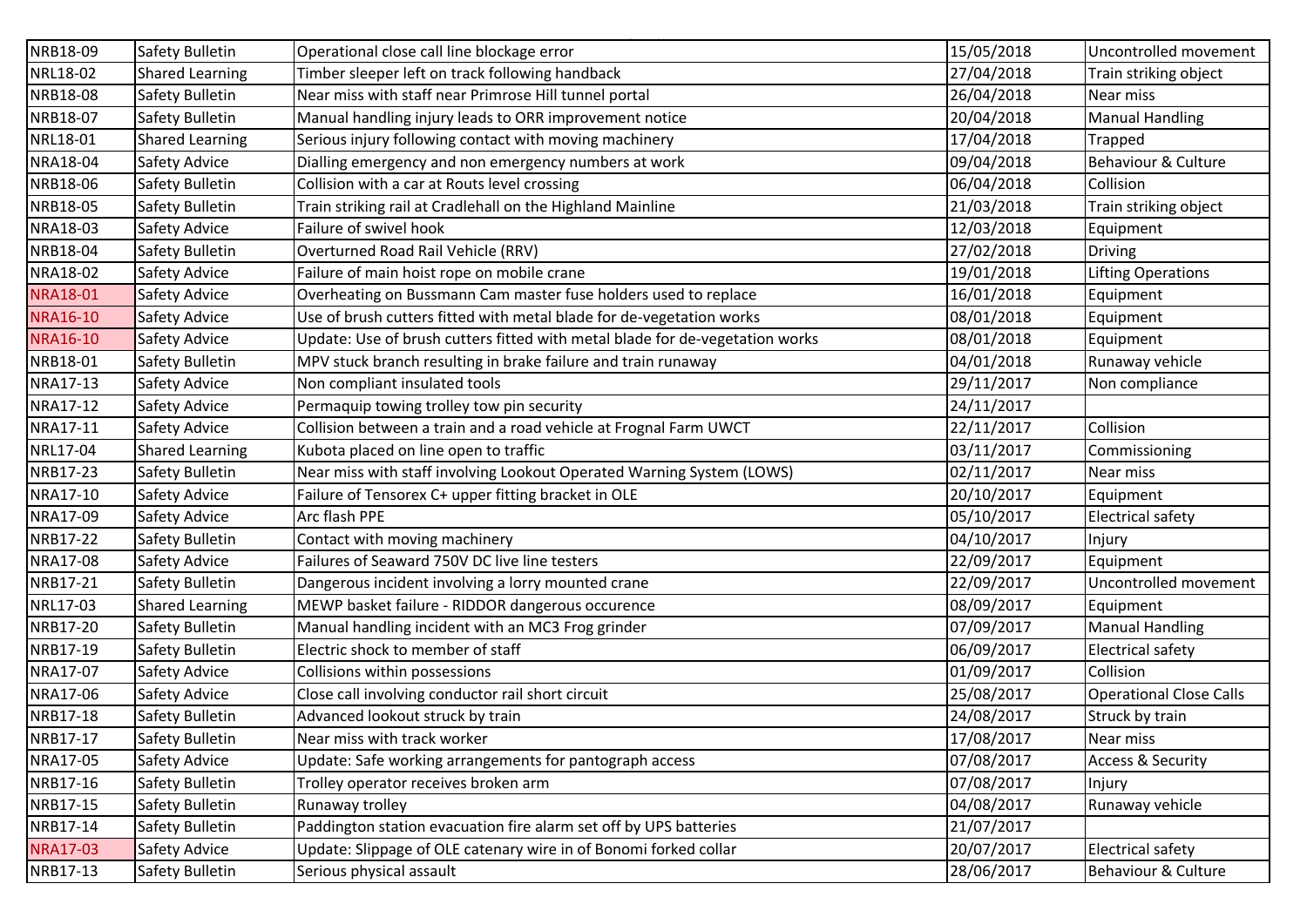| NRB17-12        | Safety Bulletin        | Fatality at Trenos footpath crossing                                                 | 23/06/2017 | Fatality                       |
|-----------------|------------------------|--------------------------------------------------------------------------------------|------------|--------------------------------|
| NRB17-11        | Safety Bulletin        | Runaway of Permaquip B type personnel trailer                                        | 20/06/2017 | Runaway vehicle                |
| NRA17-04        | Safety Advice          | Defective hydraulic clamplock hoses                                                  | 16/06/2017 | Equipment                      |
| NRB17-10        | Safety Bulletin        | Vehicle speed warning system data to be used in speeding investigations              | 26/05/2017 | Driving                        |
| NRB17-09        | Safety Bulletin        | Engineering work site given up whilst track remained obstructed                      | 19/05/2017 | Commissioning                  |
| <b>NRA17-03</b> | Safety Advice          | Slippage of OLE catenary wire in of Bonomi forked collar                             | 18/05/2017 | <b>Electrical safety</b>       |
| NRA17-02        | Safety Advice          | Failure of temporary clamped joint under traffic                                     | 08/05/2017 | Equipment                      |
| NRB17-08        | Safety Bulletin        | Near miss on limited clearance structure                                             | 04/05/2017 | Near miss                      |
| NRB17-07        | Safety Bulletin        | Test before touch while fault finding                                                | 07/04/2017 | <b>Electrical safety</b>       |
| NRB17-06        | Safety Bulletin        | Liverpool Lime Street cutting retaining wall failure                                 | 27/03/2017 |                                |
| NRB17-05        | Safety Bulletin        | Control of railway fog signals                                                       | 17/03/2017 | <b>Operational Close Calls</b> |
| NRA17-01        | Safety Advice          | Update: Immediate quarantine of Manitou 160 ATJ Plus and 160 ATJ Plus RC based MEWPS | 08/03/2017 | Equipment                      |
| NRB17-04        | Safety Bulletin        | Trespass causes severe electric shock to member of public                            | 02/03/2017 | Behaviour & Culture            |
| NRB17-03        | Safety Bulletin        | Smouldering head torch                                                               | 23/02/2017 | <b>Electrical safety</b>       |
| NRL17-02        | <b>Shared Learning</b> | Insh Marshes (RSPB Reserve): Category 1 Environmental Incident                       | 13/02/2017 | Commissioning                  |
| NRB17-02        | Safety Bulletin        | Saxby near miss                                                                      | 19/01/2017 | Near miss                      |
| NRB17-01        | Safety Bulletin        | Staff injury by OLE failure                                                          | 11/01/2017 | Injury                         |
| NRL17-01        | <b>Shared Learning</b> | Serious road accident on M5                                                          | 04/01/2017 | Driving                        |
| NRB16-22        | Safety Bulletin        | Plant and equipment stored in tunnels                                                | 14/12/2016 | Equipment                      |
| NRB16-21        | Safety Bulletin        | Near miss with advanced lookout near Surbiton                                        | 12/12/2016 | Near miss                      |
| NRB16-20        | Safety Bulletin        | Overturned Road Rail Vehicle (RRV)                                                   | 28/11/2016 | <b>Driving</b>                 |
| NRB16-19        | Safety Bulletin        | Missing or ineffective drainage covers                                               | 16/11/2016 | Equipment                      |
| NRA16-11        | Safety Advice          | Electric shock from Bussmann CamMaster fuse carrier CM32F rated at 32A               | 27/10/2016 | <b>Electrical safety</b>       |
| NRB16-18        | Safety Bulletin        | Team members injured during isolation irregularity                                   | 19/10/2016 | Injury                         |
| NRB16-17        | Safety Bulletin        | Molten metal burn to fabricator during bridge refurbishment                          | 11/10/2016 | <b>Burns</b>                   |
| NRL16-03        | <b>Shared Learning</b> | A landslip at Harbury Cutting during remedial works                                  | 07/10/2016 | Uncontrolled movement          |
| NRB16-16        | Safety Bulletin        | Derailment and collision at Watford Tunnel                                           | 30/09/2016 | Derailment                     |
| NRL16-02        | <b>Shared Learning</b> | Colleagues death at the Quadrant MK                                                  | 25/08/2016 | Fatality                       |
| NRB16-15        | Safety Bulletin        | Serious leg injury whilst lifting precast units                                      | 19/08/2016 | Injury                         |
| NRB16-14        | Safety Bulletin        | Serious hand injuries during project works                                           | 29/07/2016 | Injury                         |
| NRB16-13        | Safety Bulletin        | Use of brush cutter metal blades                                                     | 25/07/2016 | Injury                         |
| NRB16-12        | Safety Bulletin        | Pokemon Go craze raises safety concerns                                              | 20/07/2016 | Behaviour & Culture            |
| NRA16-09        | Safety Advice          | Provision of asbestos survey information                                             | 15/07/2016 | Respiratory                    |
| NRB16-11        | Safety Bulletin        | Seriious injury during crane lifting operations                                      | 14/07/2016 | <b>Lifting Operations</b>      |
| NRA16-08        | Safety Advice          | Failure of 7 sleeper lifting spacer beam                                             | 13/07/2016 | Lifting Operations             |
| NRB16-10        | Safety Bulletin        | Failure of a concrete service duct slab                                              | 30/06/2016 | Equipment                      |
| NRB16-09        | Safety Bulletin        | Accident with cleaning machine at London Euston                                      | 24/06/2016 | <b>Manual Handling</b>         |
| NRA16-07        | Safety Advice          | Cembre LD-1PR rail drill bell housing failure                                        | 21/06/2016 | Equipment                      |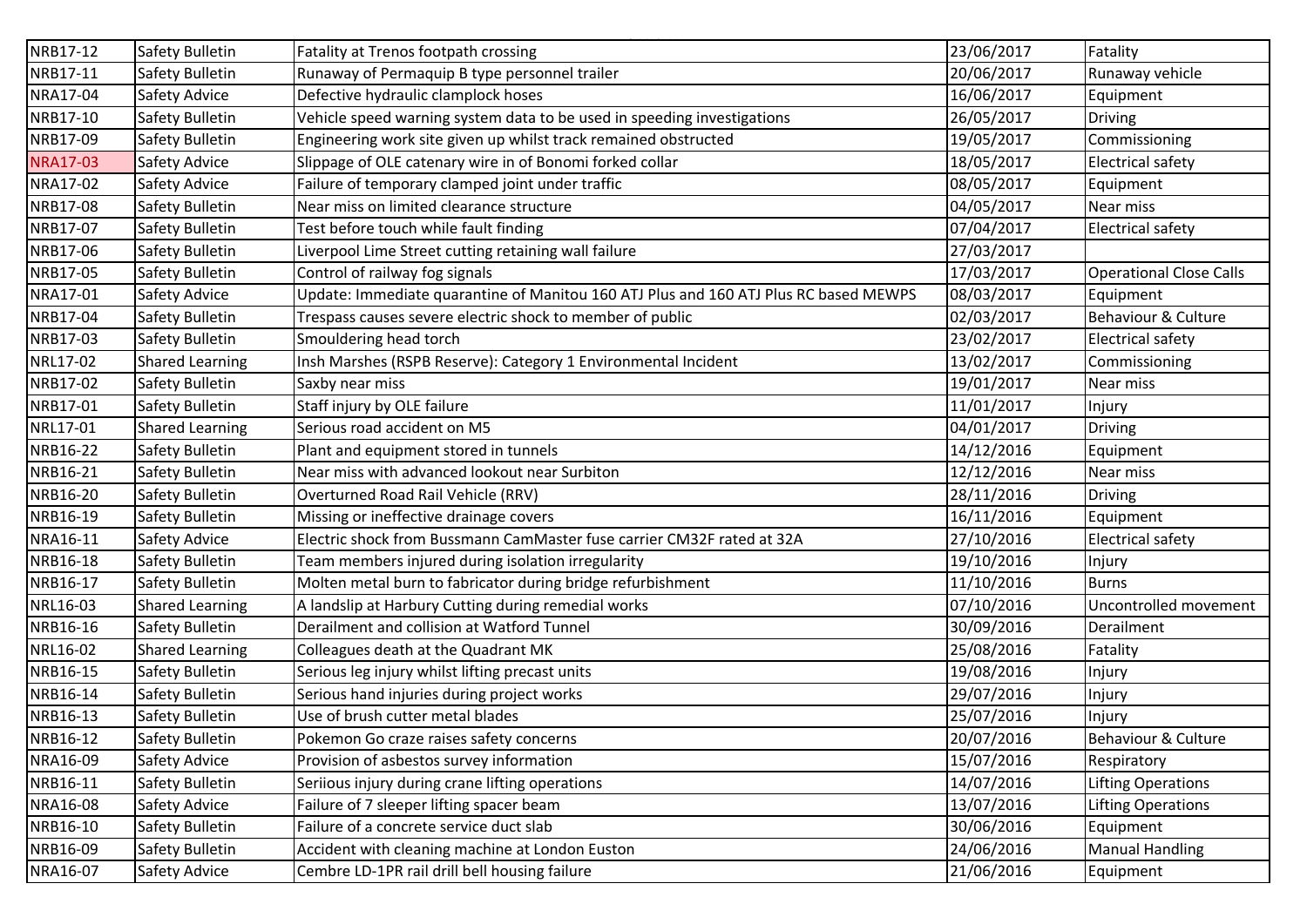| NRB16-08        | Safety Bulletin        | Making the safest decisions                                                          | 12/05/2016 | Near miss                 |
|-----------------|------------------------|--------------------------------------------------------------------------------------|------------|---------------------------|
| NRL16-01        | <b>Shared Learning</b> | Langworth freight train derailment                                                   | 11/05/2016 | Derailment                |
| NRA16-06        | Safety Advice          | Uncontrolled movement of Genie Z60 rail mounted MEWP (FR1326)                        | 11/05/2016 | Uncontrolled movement     |
| NRB16-07        | Safety Bulletin        | Train and tractor collision                                                          | 26/04/2016 | Collision                 |
| NRA16-05        | Safety Advice          | Burnt hydraulic hoses on Permaquip HSM70 Hydro Stressor                              | 25/04/2016 | Equipment                 |
| NRA16-04        | Safety Advice          | Stanley TJ10 lifting jack - cracking                                                 | 22/04/2016 | <b>Lifting Operations</b> |
| NRB16-06        | Safety Bulletin        | Collision between two trains at Plymouth station                                     | 14/04/2016 | Collision                 |
| NRA16-03        | Safety Advice          | Robel orbital hand tamper failure                                                    | 13/04/2016 | Equipment                 |
| NRB16-05        | Safety Bulletin        | Fall from height off a hire vehicle                                                  | 31/03/2016 | Slips, trips and falls    |
| NRA16-01        | Safety Advice          | Failure of Dorman integrated light weight signal winch                               | 10/03/2016 | Equipment                 |
| NRB16-04        | Safety Bulletin        | Colmar T10000 RRV derailment and overturn                                            | 08/03/2016 | Derailment                |
| NRB16-03        | Safety Bulletin        | Collision and derailment in a worksite                                               | 03/03/2016 | Derailment                |
| NRA16-02        | Safety Advice          | Manual handling of turnout (frog) rail grinder                                       | 04/02/2016 | <b>Manual Handling</b>    |
| NRB16-02        | Safety Bulletin        | Mobile tower light contacts energised overhead line                                  | 22/01/2016 | <b>Electrical safety</b>  |
| NRB16-01        | Safety Bulletin        | Scour of bridge pier                                                                 | 08/01/2016 |                           |
| NRA15-11        | Safety Advice          | Installation of Tensorex tensioning devices                                          | 22/12/2015 | Equipment                 |
| NRA15-10        | Safety Advice          | Non compliant conductor rail short circuiting straps                                 | 15/12/2015 | Equipment                 |
| NRL15-05        | <b>Shared Learning</b> | Saxilby - three years on                                                             | 04/12/2015 | Fatality                  |
| NRB15-17        | Safety Bulletin        | Uncontrolled discharge of pressurised systems                                        | 30/11/2015 | Equipment                 |
| <b>NRA15-09</b> | Safety Advice          | Robel orbital hand tamper failure                                                    | 19/11/2015 | Equipment                 |
| <b>NRA15-09</b> | Safety Advice          | Update: Robel orbital hand tamper failure                                            | 19/11/2015 | Equipment                 |
| NRA15-03        | Safety Advice          | Re instatement of Genie Z135_70 mobile elevating work platform                       | 11/11/2015 | <b>Lifting Operations</b> |
| NRB15-16        | Safety Bulletin        | Significant near miss with track workers at Godalming                                | 29/10/2015 | Near miss                 |
| NRB15-15        | Safety Bulletin        | Colleague traps fingers in points                                                    | 27/10/2015 | <b>Trapped</b>            |
| NRA15-08        | Safety Advice          | Installation of tubular stretcher bars on new switches & crossings                   | 21/10/2015 | Installation              |
| NRL15-04        | <b>Shared Learning</b> | Train struck and damaged by location cabinet door within tunnel                      | 16/10/2015 | Train striking object     |
| NRL15-03        | <b>Shared Learning</b> | Embankment failure caused by construction activity affects safety of the line        | 02/10/2015 | <b>Equipment failure</b>  |
| NRA15-07        | Safety Advice          | Withdrawal of black conductor rail shield                                            | 18/09/2015 | Equipment                 |
| NRB15-14        | Safety Bulletin        | Spare and redundant lineside materials                                               | 28/08/2015 | Equipment                 |
| NRA15-06        | Safety Advice          | Safety critical failures of link trolley brakes                                      | 12/08/2015 | Equipment                 |
| NRB15-12        | Safety Bulletin        | Fatal accident involving a young person                                              | 29/07/2015 | Fatality                  |
| NRB15-11        | Safety Bulletin        | Rail lifting beam failure                                                            | 11/06/2015 | Lifting Operations        |
| NRA15-05        | Safety Advice          | Ironman lifting incident                                                             | 05/06/2015 | <b>Lifting Operations</b> |
| NRB15-10        | Safety Bulletin        | Machine controllers foot crushed in the wheels of a road rail vehicle                | 28/05/2015 | Injury                    |
| NRA15-04        | Safety Advice          | Noxious fumes from Ford staff messing vehicle                                        | 22/05/2015 | Injury                    |
| NRL15-02        | <b>Shared Learning</b> | Removal of level crossing gates during construction works                            | 11/05/2015 | Behaviour & Culture       |
| NRB15-09        | Safety Bulletin        | Train strikes gantry rail placed in cess                                             | 27/04/2015 | Train striking object     |
| NRA15-02        | Safety Advice          | Manual handling of troughing products following ORR prohibition and improved notices | 24/04/2015 | <b>Manual Handling</b>    |